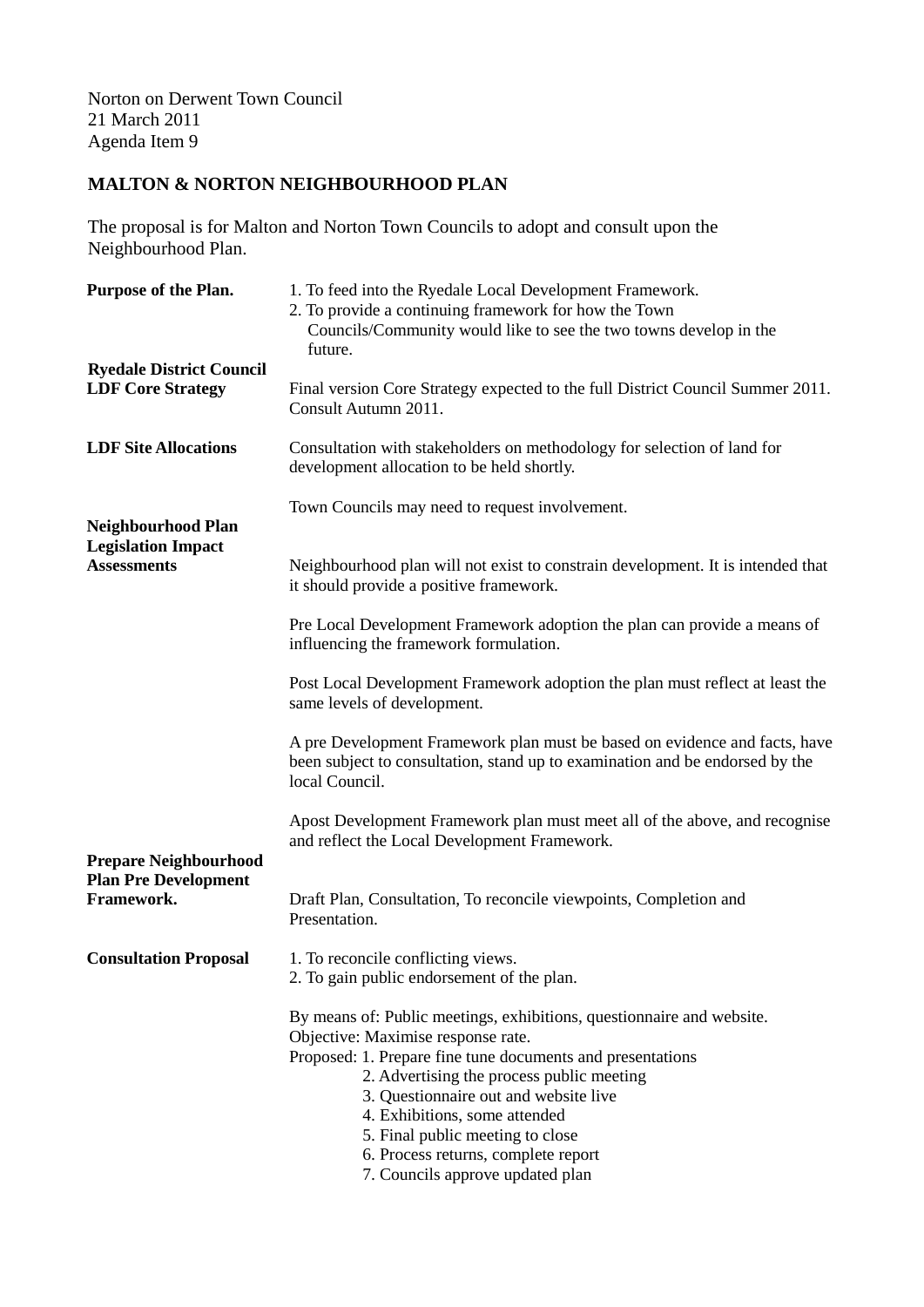| <b>Neighbourhood Plan</b><br><b>Presentation to RDC</b> | Neighbourhood Plan presented to the District Council to feed into the Local<br>Development Framework preparation process.                                                                                                                                                                                  |                                              |             |             |
|---------------------------------------------------------|------------------------------------------------------------------------------------------------------------------------------------------------------------------------------------------------------------------------------------------------------------------------------------------------------------|----------------------------------------------|-------------|-------------|
| <b>Timescale</b>                                        | District Council intends to present a draft Local Development Framework to<br>committee in July 2011.                                                                                                                                                                                                      |                                              |             |             |
|                                                         | Updated Neighbourhood Plan needs to be ready for Town Councils approval<br>mid-June.                                                                                                                                                                                                                       |                                              |             |             |
|                                                         | Consultation process to complete by June week 1.                                                                                                                                                                                                                                                           |                                              |             |             |
|                                                         | A six week consultation programme to start circa 20 April and end 1 June.                                                                                                                                                                                                                                  |                                              |             |             |
| <b>Resources</b>                                        | 1. Clerks<br>2. Volunteers (meetings/exhibitions) from Councils and Plan author group.<br>3. External professional support.                                                                                                                                                                                |                                              |             |             |
| <b>Potential Costs</b>                                  |                                                                                                                                                                                                                                                                                                            |                                              |             |             |
| 1. External Support                                     | 1. Advise on/fine tune the Plan<br>2. Assist/undertake the pre consultation preparation.<br>3. Prepare material/documentation/website.<br>4. Support the consultation events<br>5. Assist assessment of response.<br>6. Assist report/update process.<br>7. Lead presentation to Ryedale District Council. |                                              |             |             |
|                                                         | Rates used are £50 per hour and 40p per mile.                                                                                                                                                                                                                                                              |                                              |             |             |
|                                                         | 2 x public meetings<br>Provide material/support for meetings/exhibitions<br>Questionnaire/Report<br>Website<br>Presentation to Ryedale District Council<br>Miscellaneous/Travel                                                                                                                            | £<br>650<br>1800<br>750<br>550<br>750<br>300 | 4800        | $\mathbf f$ |
| <b>2. Additional Costs</b>                              | Hire of rooms/venues                                                                                                                                                                                                                                                                                       | 250                                          |             |             |
|                                                         | Printing and materials                                                                                                                                                                                                                                                                                     | 250                                          |             |             |
|                                                         | Map production                                                                                                                                                                                                                                                                                             | 350                                          |             |             |
|                                                         | Presentation equipment hire<br>Sundry                                                                                                                                                                                                                                                                      | 100<br>200                                   | <u>1150</u> |             |
|                                                         | Total                                                                                                                                                                                                                                                                                                      |                                              | 5950        |             |

The estimate of costs above does not account for

- 1. The processing of responses
- 2. Additional input of Clerks to the process

3. The provision of advice/support representation at Local Development Framework Examination stage

4. Liability for any engagement/advice given/costs in respect of Plan preparation to date.